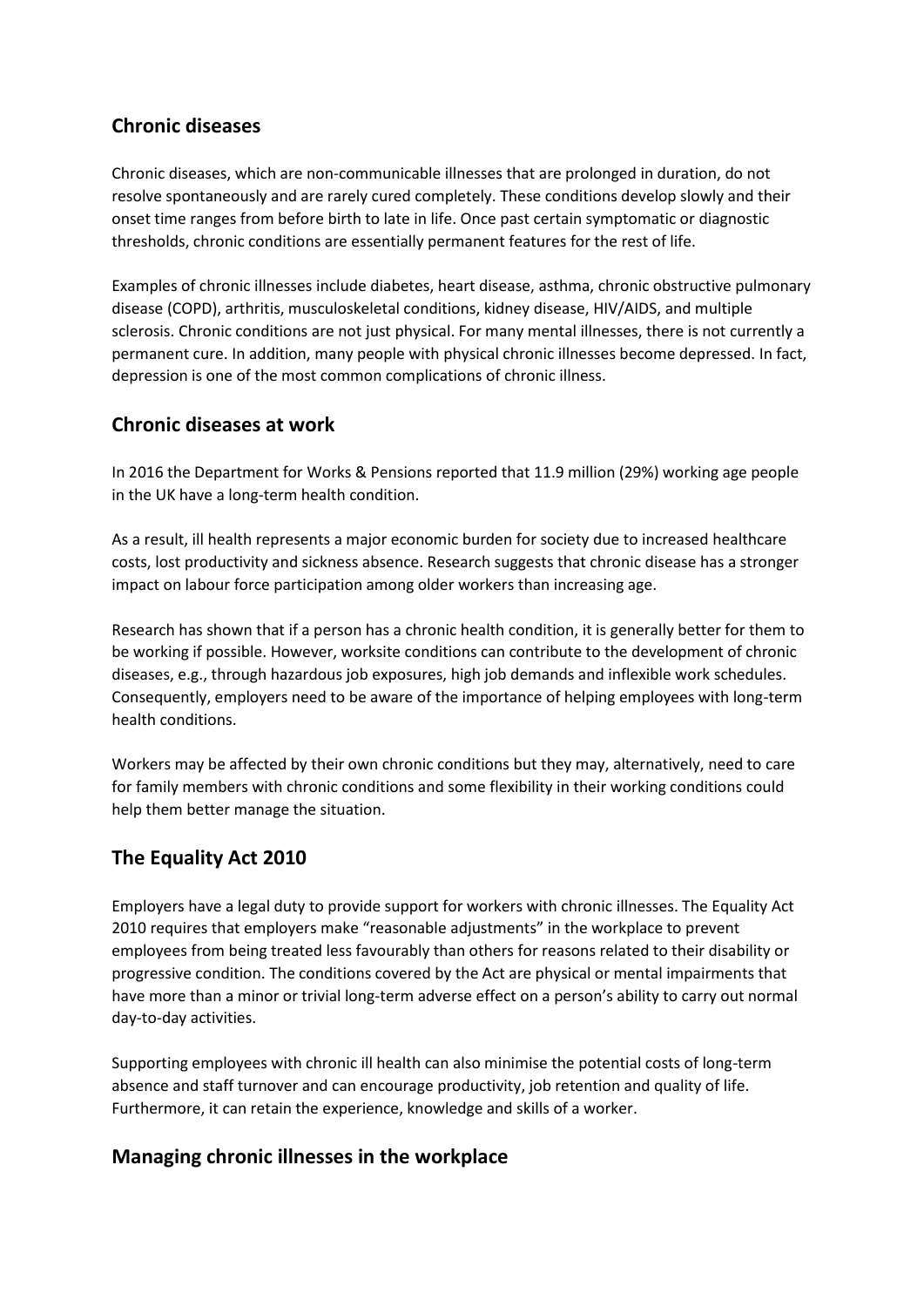At the conference Working with a Chronic Illness held in Brussels in 2013, the delegates of the European Network for Workplace Health Promotion signed a Declaration on Workplace Health Practices for Employees with Chronic Illness. The Declaration contains 10 recommendations for politicians, employer organisations and unions at EU and national level, as follows.

- 1. Focus on the prevention of chronic diseases at the workplace.
- 2. Detect chronic diseases at an early stage.
- 3. Shift the paradigm from reduced performance to retaining current and future working ability.
- 4. Focus on the abilities and resources of the individual and not only on limitations or restrictions.
- 5. Address discrimination against people with chronic diseases.
- 6. Raise the importance and priority of return-to-work on the policy agenda.
- 7. Increase the opportunities for employment of persons with chronic illness.
- 8. Ensure that work is rewarding: work must include a positive cost-benefit ratio.
- 9. Ensure close and systematic cooperation of all relevant players and stakeholders involved.
- 10. Fill the gaps in existing knowledge, extend and maintain evidence and experience-based interventions.

## **The health and safety policy and strategy**

The company's commitment to supporting workers with chronic conditions should be included in its health and safety policy, together with the arrangements for implementing its integration into the company's procedures. This should include who is responsible for managing sick leave, reclassification processes, and who the employee can talk to, etc. Where possible, the management of chronic illnesses should involve all relevant stakeholders inside the company (HR managers, health and safety managers, health and safety committees) and outside (occupational medicine services).

This should be a proactive approach to help those with chronic conditions to be able to carry out safe and productive work. A management plan for workers with chronic conditions encourages early intervention and keeps the worker engaged with the workplace.

#### **Early intervention**

A key factor that is likely to influence a worker's capability to continue working is the availability of employment that meets their personal needs and inclinations. This needs early intervention, even if a person's chronic illness does not fall under the remit of the Equality Act 2010. Proactive work adjustments should be made where practical. Managers should be trained on the issue of chronic diseases and working conditions, and in how to identify work situations that may cause problems for affected employees. Employees should be encouraged to disclose their chronic illnesses.

Discussions about the employee's condition should be held in private to encourage trust and confidentiality. Employees need to know that personal information will only be shared with those who need to know and the data kept safe. The discussion should promote the benefits of disclosing details of their condition, e.g., identifying work situations that cause problems for them and the support that can be made available.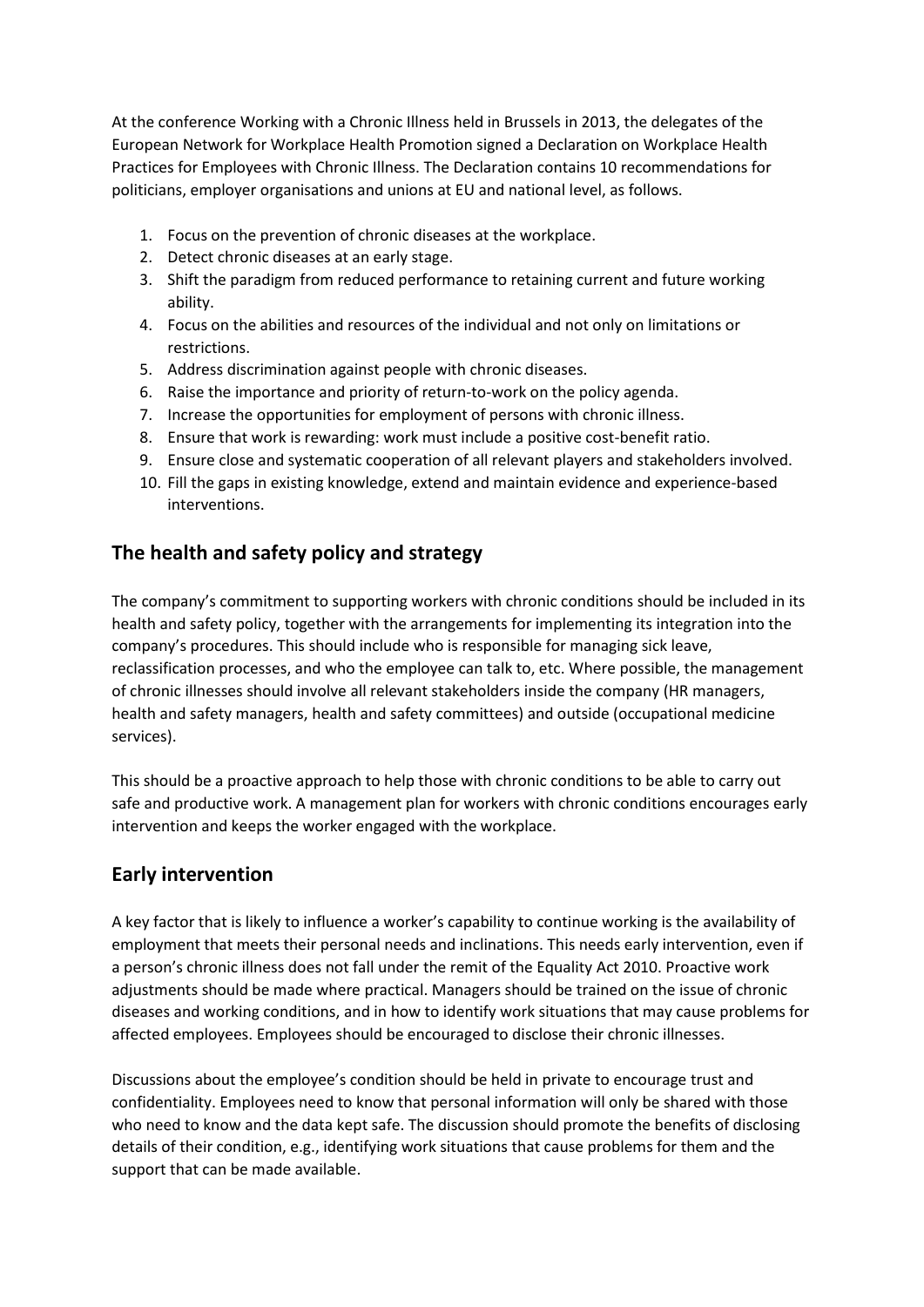# **Adjustments: flexible hours**

Flexible work policies can help many individuals disabled by chronic conditions to function in the workplace. Options such as working from home, working part-time and flexible working hours may have benefits in the self-management of a chronic condition, and may help with the management of chronic pain or fatigue that can often accompany some conditions and have a deleterious effect on quality of life.

At present, only employees who have been in service for at least 26 weeks have the legal right to ask for flexible working. Removing this restriction would help older people with health conditions to enter the workforce and to retain their employment, allowing them to choose the best working habits to fit around the management of their condition.

## **Adjustments: conditions**

Adjustments may have to be made for physical work demands, for cognitive work demands and social work demands. These may include:

- 1. sharing responsibility for tasks
- 2. reducing the mental or physical demands of the work
- 3. frequent breaks
- 4. a slower work pace
- 5. allowing a private space for individual to take medication if applicable
- 6. modification of equipment to reduce the demands upon the employee.

Steps should be taken to avoid worksite conditions that can contribute to the development or worsening of chronic diseases, e.g., hazardous job exposures, high job demands and inflexible work schedules.

Medical issues can change over time, so it is important for managers to monitor progress and check that arrangements remain appropriate.

## **Adjustments: colleagues**

The impact of these adjustments on colleagues should be recognised, particularly if they have to take on extra work. It is important to get them "on board" early to encourage effective teamwork. The employees with the chronic condition should be encouraged to share information with their colleagues about their illness, and what they need to help them cope at work.

#### **Mid-life career review**

Mid-life career reviews have benefits for both the workforce and the employer. The review should include discussions about health to enable individuals and employers plan early for the health challenges of working in later life. This can help both those at risk of developing a health condition to start taking appropriate precautions to prevent this and those who may already have a condition to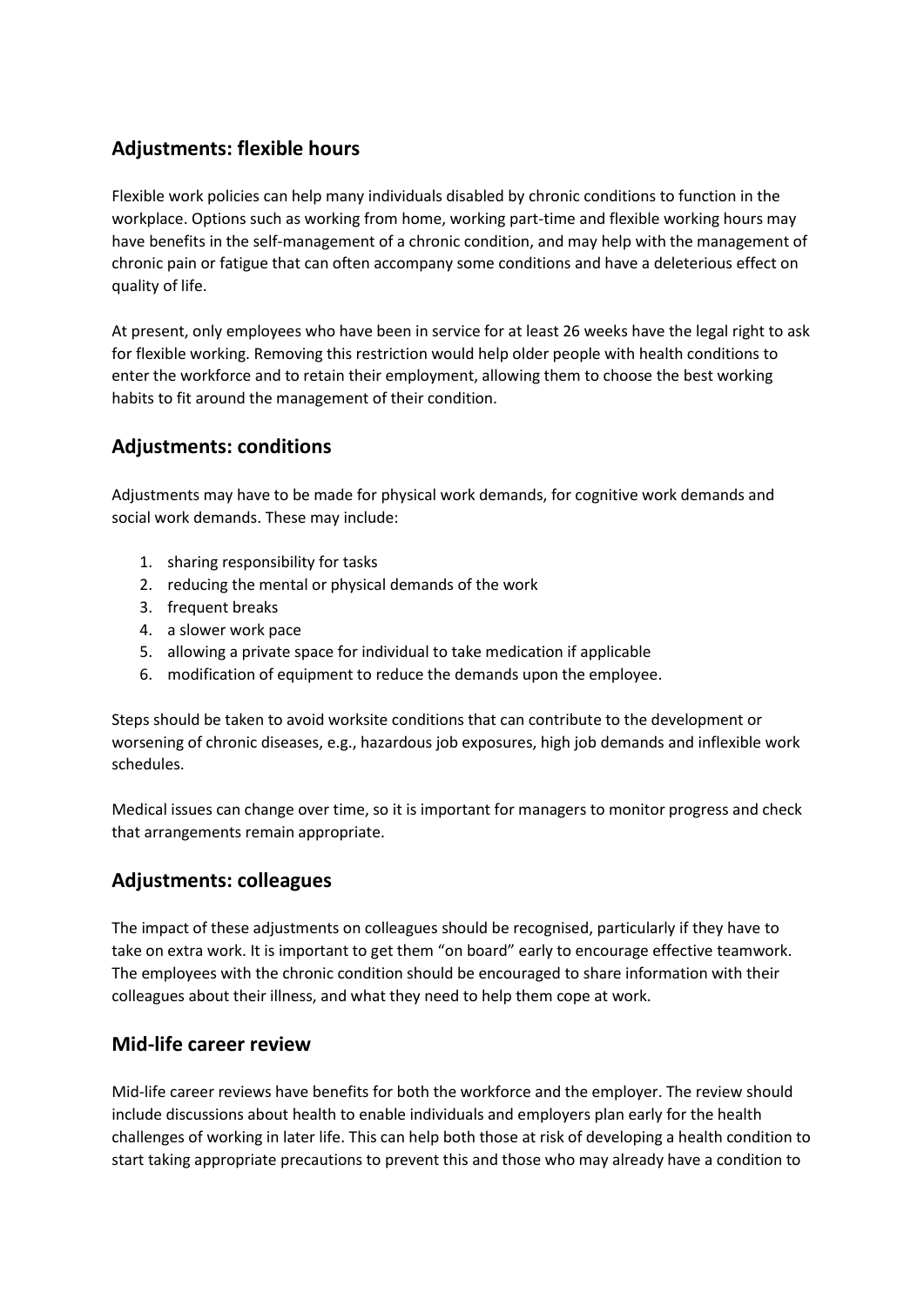better plan for their future working life. Part of the review should be a consideration of the need for training and reskilling for the changing roles their condition may necessitate.

Some employers are already offering mid-life career review including health-focused measures such as preventative action for common work-related conditions, condition management and occupational health provision.

#### **Access to training and reskilling**

Access to training and reskilling also allows older workers and workers with chronic diseases to learn additional skills and expand their capabilities. This would enable them to change roles or move to other areas of the business more suited to their ability and condition.

Access to appropriate and tailored training is necessary to enable workers to keep up with the changing demands of roles and to be able to compete in the labour market.

#### **The return to work**

A key part of managing chronic conditions is the return to work after illness. This requires good people management skills, sensitivity to and understanding of the individual, and effective communication. When a worker returns to work, their general practitioner (GP) should provide them with a Fit Note that can make recommendations on workplace adjustments that might help. However, there is evidence that provision of practical fitness for work advice to patients can be hindered by GPs' lack of detailed information about job roles and occupational health.

If there's been a long absence or the employee has an ongoing health condition, it's a good idea for the employer and employee to meet and:

- 1. make sure the employee is ready to return to work
- 2. talk about any work updates that happened while they were off
- 3. look at any recommendations from the employee's doctor
- 4. see if they need any support
- 5. if the employee has a disability, see if changes are needed in the workplace to remove or reduce any disadvantages ("reasonable adjustments")
- 6. consider a referral to a medical service such as occupational health
- 7. agree on a plan that suits both, e.g., a phased return to work.

Employers might consider subscribing to an Employee Assistance Programme (EAP). EAPs are intended to help employees deal with personal problems that might adversely impact their work performance, health and wellbeing. EAPs generally include assessment, short-term counselling and referral services for employees and their immediate family.

The importance of the return-to-work process is illustrated by the situation in the Netherlands, where more than 2000 reintegration agencies have been established to support people to return to work and find a job that is suited to their altered situation and abilities.

#### **Conclusion**